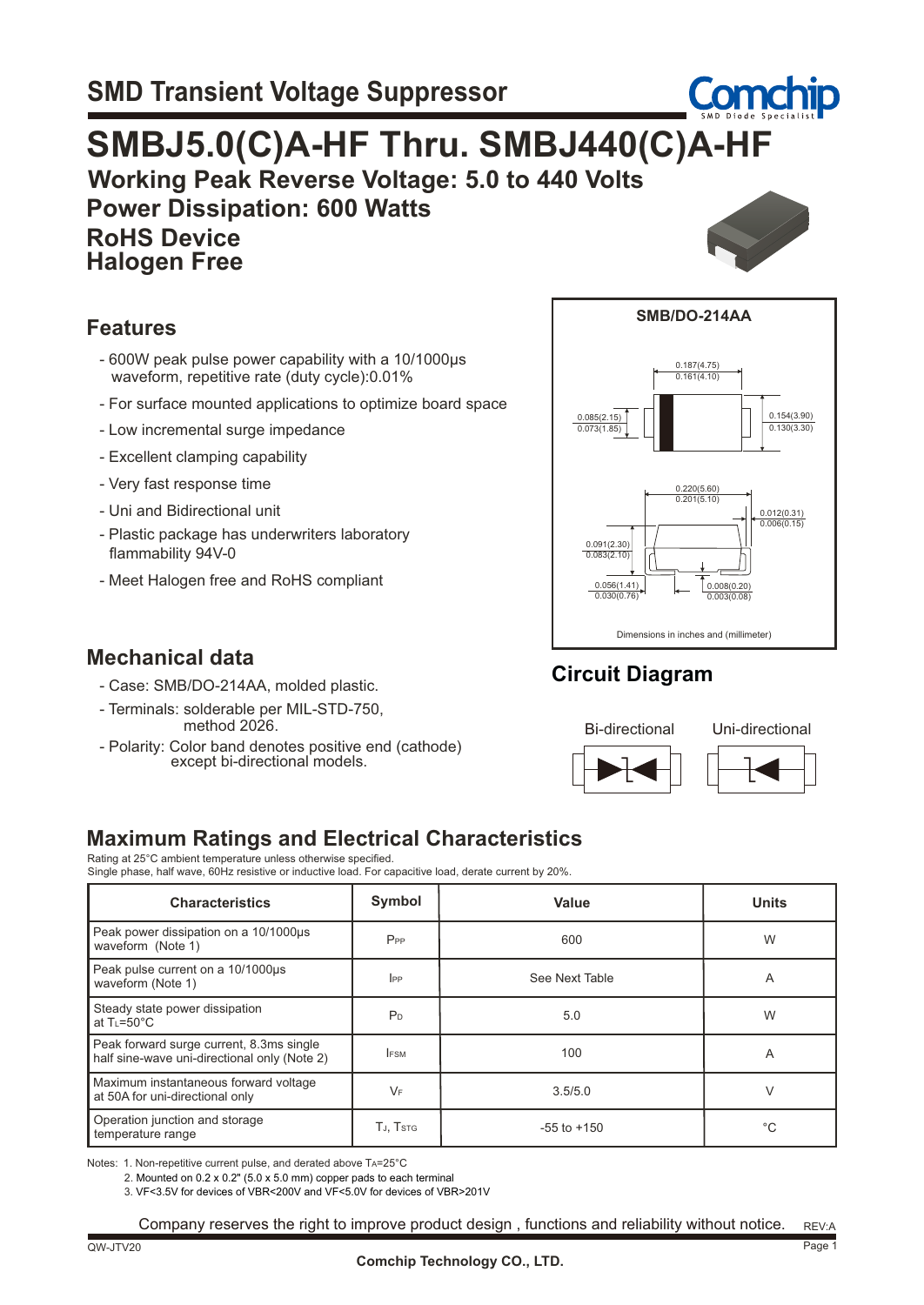# **SMD Transient Voltage Suppressor**



#### **Electrical Characteristics** (at TA=25°C, unless otherwise specified)

| Part No.       | Breakdown voltage<br>$V$ BR $@$ IT |             | Working<br>Maximum<br>Peak<br>Reverse<br>Leakage<br>Reverse<br>@VRWM<br>Voltage |              | Maximum<br>Reverse<br>Surge | Maximum<br>Clamping<br>Voltage<br>@IPP | Marking<br>Code |                        |            |
|----------------|------------------------------------|-------------|---------------------------------------------------------------------------------|--------------|-----------------------------|----------------------------------------|-----------------|------------------------|------------|
|                | Min.<br>(V)                        | Max.<br>(V) | <b>IT</b><br>(mA)                                                               | IR $(\mu A)$ | VRWM (V)                    | Current<br>IPP(A)                      | VC (V)          | <b>UNI</b>             | BI         |
| SMBJ5.0(C)A-HF | 6.40                               | 7.25        | 10                                                                              | 800          | 5.0                         | 65.2                                   | 9.2             | KE                     | AE         |
| SMBJ6.0(C)A-HF | 6.67                               | 7.37        | 10                                                                              | 800          | 6.0                         | 58.3                                   | 10.3            | KG                     | AG         |
| SMBJ6.5(C)A-HF | 7.22                               | 7.98        | 10                                                                              | 500          | 6.5                         | 53.6                                   | 11.2            | KK                     | AK         |
| SMBJ7.0(C)A-HF | 7.78                               | 8.60        | 10                                                                              | 200          | 7.0                         | 50.0                                   | 12.0            | KM                     | AM         |
| SMBJ7.5(C)A-HF | 8.33                               | 9.21        | $\mathbf{1}$                                                                    | 100          | 7.5                         | 46.5                                   | 12.9            | KP                     | AP         |
| SMBJ8.0(C)A-HF | 8.89                               | 9.83        | $\mathbf{1}$                                                                    | 50           | 8.0                         | 44.1                                   | 13.6            | <b>KR</b>              | AR         |
| SMBJ8.5(C)A-HF | 9.44                               | 10.40       | $\mathbf{1}$                                                                    | 10           | 8.5                         | 41.7                                   | 14.4            | KT                     | AT         |
| SMBJ9.0(C)A-HF | 10.00                              | 11.10       | $\mathbf{1}$                                                                    | 5            | 9.0                         | 39.0                                   | 15.4            | KV                     | AV         |
| SMBJ10(C)A-HF  | 11.10                              | 12.30       | $\mathbf{1}$                                                                    | 5            | 10.0                        | 35.3                                   | 17.0            | KX                     | AX         |
| SMBJ11(C)A-HF  | 12.20                              | 13.50       | $\mathbf{1}$                                                                    | 5            | 11.0                        | 33.0                                   | 18.2            | KZ                     | AZ         |
| SMBJ12(C)A-HF  | 13.30                              | 14.70       | $\mathbf{1}$                                                                    | 5            | 12.0                        | 30.2                                   | 19.9            | <b>LE</b>              | <b>BE</b>  |
| SMBJ13(C)A-HF  | 14.40                              | 15.90       | $\mathbf{1}$                                                                    | 5            | 13.0                        | 27.9                                   | 21.5            | LG                     | <b>BG</b>  |
| SMBJ14(C)A-HF  | 15.60                              | 17.20       | $\mathbf{1}$                                                                    | 5            | 14.0                        | 25.9                                   | 23.2            | LK                     | BK         |
| SMBJ15(C)A-HF  | 16.70                              | 18.50       | $\mathbf{1}$                                                                    | 5            | 15.0                        | 24.6                                   | 24.4            | LM                     | <b>BM</b>  |
| SMBJ16(C)A-HF  | 17.80                              | 19.70       | $\mathbf{1}$                                                                    | 5            | 16.0                        | 23.1                                   | 26.0            | LP                     | <b>BP</b>  |
| SMBJ17(C)A-HF  | 18.90                              | 20.90       | $\mathbf{1}$                                                                    | 5            | 17.0                        | 21.7                                   | 27.6            | <b>LR</b>              | <b>BR</b>  |
| SMBJ18(C)A-HF  | 20.00                              | 22.10       | $\mathbf{1}$                                                                    | 5            | 18.0                        | 20.5                                   | 29.2            | LT                     | BT         |
| SMBJ20(C)A-HF  | 22.20                              | 24.50       | $\mathbf{1}$                                                                    | 5            | 20.0                        | 18.5                                   | 32.4            | LV                     | <b>BV</b>  |
| SMBJ22(C)A-HF  | 24.40                              | 26.90       | $\mathbf{1}$                                                                    | 5            | 22.0                        | 16.9                                   | 35.5            | <b>LX</b>              | <b>BX</b>  |
| SMBJ24(C)A-HF  | 26.70                              | 29.50       | $\mathbf{1}$                                                                    | 5            | 24.0                        | 15.4                                   | 38.9            | <b>LZ</b>              | BZ         |
| SMBJ26(C)A-HF  | 28.90                              | 31.90       | $\mathbf{1}$                                                                    | 5            | 26.0                        | 14.3                                   | 42.1            | ME                     | CE         |
| SMBJ28(C)A-HF  | 31.10                              | 34.40       | $\mathbf{1}$                                                                    | 5            | 28.0                        | 13.2                                   | 45.4            | MG                     | CG         |
| SMBJ30(C)A-HF  | 33.30                              | 36.80       | 1                                                                               | 5            | 30.0                        | 12.4                                   | 48.4            | MK                     | СK         |
| SMBJ33(C)A-HF  | 36.70                              | 40.60       | $\mathbf{1}$                                                                    | 5            | 33.0                        | 11.3                                   | 53.3            | MM                     | <b>CM</b>  |
| SMBJ36(C)A-HF  | 40.00                              | 44.20       | $\mathbf{1}$                                                                    | 5            | 36.0                        | 10.3                                   | 58.1            | <b>MP</b>              | CP         |
| SMBJ40(C)A-HF  | 44.40                              | 49.10       | $\mathbf{1}$                                                                    | 5            | 40.0                        | 9.3                                    | 64.5            | <b>MR</b>              | CR         |
| SMBJ43(C)A-HF  | 47.80                              | 52.80       | 1                                                                               | 5            | 43.0                        | 8.6                                    | 69.4            | МT                     | <b>CT</b>  |
| SMBJ45(C)A-HF  | 50.00                              | 55.30       | 1                                                                               | 5            | 45.0                        | 8.3                                    | 72.7            | MV                     | ${\sf CV}$ |
| SMBJ48(C)A-HF  | 53.30                              | 58.90       | $\mathbf{1}$                                                                    | 5            | 48.0                        | 7.8                                    | 77.4            | MX                     | СX         |
| SMBJ51(C)A-HF  | 56.70                              | 62.70       | 1                                                                               | 5            | 51.0                        | 7.3                                    | 82.4            | $\mathsf{M}\mathsf{Z}$ | ${\tt CZ}$ |
| SMBJ54(C)A-HF  | 60.00                              | 66.30       | $\mathbf{1}$                                                                    | 5            | 54.0                        | 6.9                                    | 87.1            | <b>NE</b>              | DE         |
| SMBJ58(C)A-HF  | 64.40                              | 71.20       | $\mathbf{1}$                                                                    | 5            | 58.0                        | 6.4                                    | 93.6            | <b>NG</b>              | DG         |
| SMBJ60(C)A-HF  | 66.70                              | 73.70       | 1                                                                               | 5            | 60.0                        | 6.2                                    | 96.8            | <b>NK</b>              | DK         |
| SMBJ64(C)A-HF  | 71.10                              | 78.60       | $\mathbf{1}$                                                                    | 5            | 64.0                        | 5.8                                    | 103.0           | <b>NM</b>              | DM         |
| SMBJ70(C)A-HF  | 77.80                              | 86.00       | 1                                                                               | 5            | 70.0                        | 5.3                                    | 113.0           | <b>NP</b>              | DP         |
| SMBJ75(C)A-HF  | 83.30                              | 92.10       | 1                                                                               | 5            | 75.0                        | $5.0\,$                                | 121.0           | <b>NR</b>              | DR         |
| SMBJ78(C)A-HF  | 86.70                              | 95.80       | $\mathbf{1}$                                                                    | 5            | 78.0                        | 4.8                                    | 126.0           | <b>NT</b>              | DT         |
| SMBJ85(C)A-HF  | 94.40                              | 104.00      | $\mathbf{1}$                                                                    | 5            | 85.0                        | 4.4                                    | 137.0           | <b>NV</b>              | DV         |
| SMBJ90(C)A-HF  | 100.00                             | 111.00      | $\mathbf{1}$                                                                    | 5            | 90.0                        | 4.1                                    | 146.0           | <b>NX</b>              | DX         |
| SMBJ100(C)A-HF | 111.00                             | 123.00      | $\mathbf{1}$                                                                    | 5            | 100.0                       | 3.7                                    | 162.0           | NZ                     | DZ         |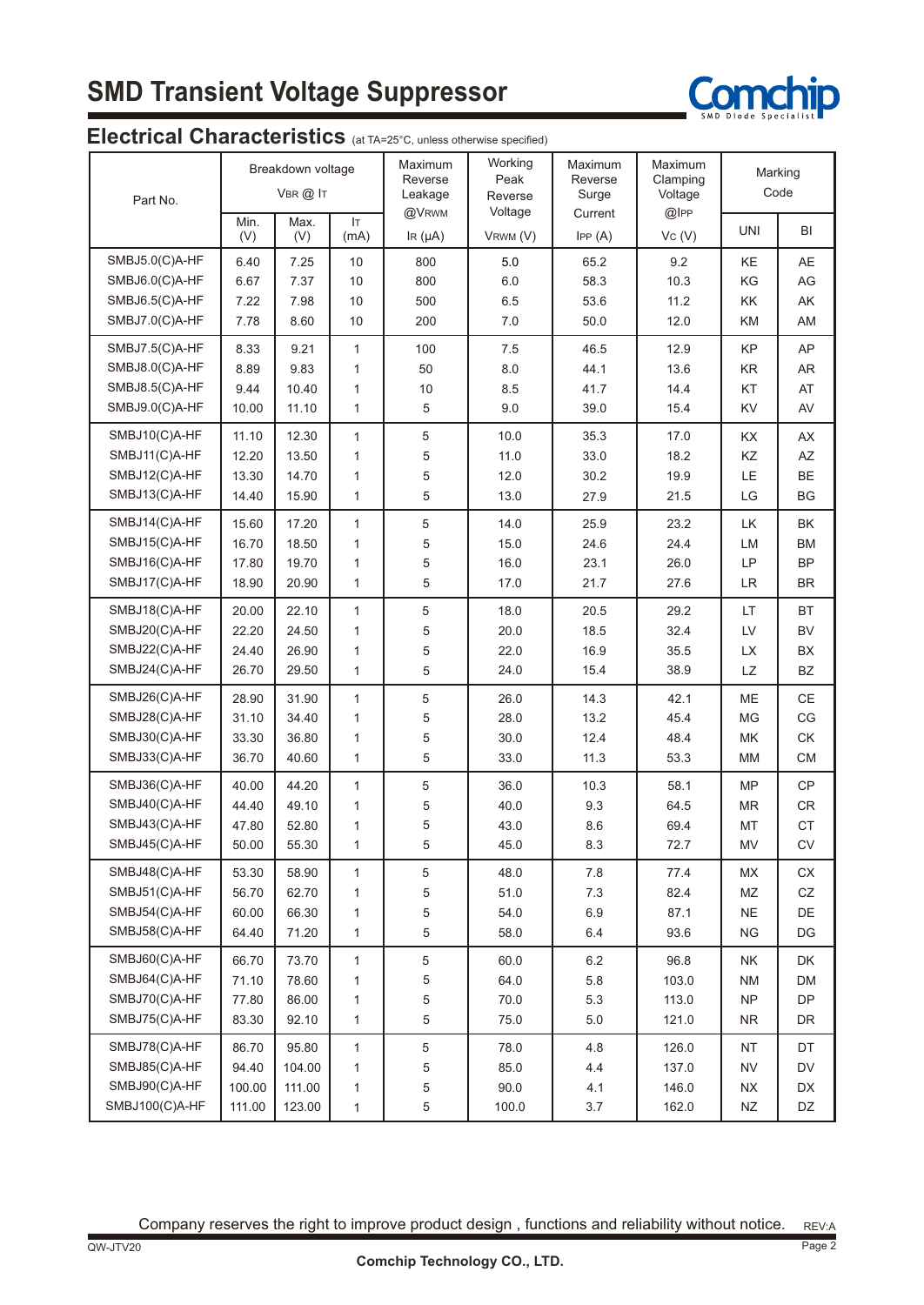# **SMD Transient Voltage Suppressor**



| Part No.       | Breakdown voltage<br>VBR @ IT |             | Maximum<br>Reverse<br>Leakage<br>@VRWM | Working<br>Peak<br>Reverse<br>Voltage | Maximum<br>Reverse<br>Surge<br>Current | Maximum<br>Clamping<br>Voltage<br>$@$ $ PP$ | Marking<br>Code |            |           |
|----------------|-------------------------------|-------------|----------------------------------------|---------------------------------------|----------------------------------------|---------------------------------------------|-----------------|------------|-----------|
|                | Min.<br>(V)                   | Max.<br>(V) | IT.<br>(mA)                            | IR $(\mu A)$                          | VRWM (V)                               | IPP(A)                                      | Vc(V)           | <b>UNI</b> | BI        |
| SMBJ110(C)A-HF | 122.0                         | 135.0       | 1                                      | 5                                     | 110.0                                  | 3.4                                         | 177.0           | <b>PE</b>  | EE        |
| SMBJ120(C)A-HF | 133.0                         | 147.0       | 1                                      | 5                                     | 120.0                                  | 3.1                                         | 193.0           | PG         | EG        |
| SMBJ130(C)A-HF | 144.0                         | 159.0       | 1                                      | 5                                     | 130.0                                  | 2.9                                         | 209.0           | <b>PK</b>  | EK        |
| SMBJ150(C)A-HF | 167.0                         | 185.0       | 1                                      | 5                                     | 150.0                                  | 2.5                                         | 243.0           | <b>PM</b>  | <b>EM</b> |
| SMBJ160(C)A-HF | 178.0                         | 197.0       | 1                                      | 5                                     | 160.0                                  | 2.3                                         | 259.0           | <b>PP</b>  | EP        |
| SMBJ170(C)A-HF | 189.0                         | 209.0       | 1                                      | 5                                     | 170.0                                  | 2.2                                         | 275.0           | <b>PR</b>  | <b>ER</b> |
| SMBJ180(C)A-HF | 200.0                         | 220.0       | 1                                      | 5                                     | 180.0                                  | 2.1                                         | 291.6           | PT         | ET.       |
| SMBJ190(C)A-HF | 211.0                         | 232.0       | 1                                      | 5                                     | 190.0                                  | 1.9                                         | 307.8           | <b>PA</b>  | EC        |
| SMBJ200(C)A-HF | 224.0                         | 247.0       | 1                                      | 5                                     | 200.0                                  | 1.8                                         | 324.0           | <b>PV</b>  | EV        |
| SMBJ220(C)A-HF | 246.0                         | 272.0       | 1                                      | 5                                     | 220.0                                  | 1.7                                         | 356.0           | <b>PX</b>  | <b>EX</b> |
| SMBJ250(C)A-HF | 279.0                         | 309.0       | 1                                      | 5                                     | 250.0                                  | 1.5                                         | 405.0           | <b>PZ</b>  | EZ        |
| SMBJ300(C)A-HF | 335.0                         | 371.0       | 1                                      | 5                                     | 300.0                                  | 1.2                                         | 486.0           | QE         | <b>FE</b> |
| SMBJ350(C)A-HF | 391.0                         | 432.0       | 1                                      | 5                                     | 350.0                                  | 1.0                                         | 567.0           | QG         | FG        |
| SMBJ400(C)A-HF | 447.0                         | 494.0       | 1                                      | 5                                     | 400.0                                  | 0.9                                         | 648.0           | QK         | <b>FK</b> |
| SMBJ440(C)A-HF | 492.0                         | 543.0       | 1                                      | 5                                     | 440.0                                  | 0.8                                         | 713.0           | QM         | <b>FM</b> |
|                |                               |             |                                        |                                       |                                        |                                             |                 |            |           |

#### **Electrical Characteristics** (at TA=25°C, unless otherwise specified)

Notes: 1. For Bi-directional type having VRWM of 10V and less, the IR Limit is double.

2. For Bi-directional devices, use suffix CA.

REV:A Company reserves the right to improve product design , functions and reliability without notice.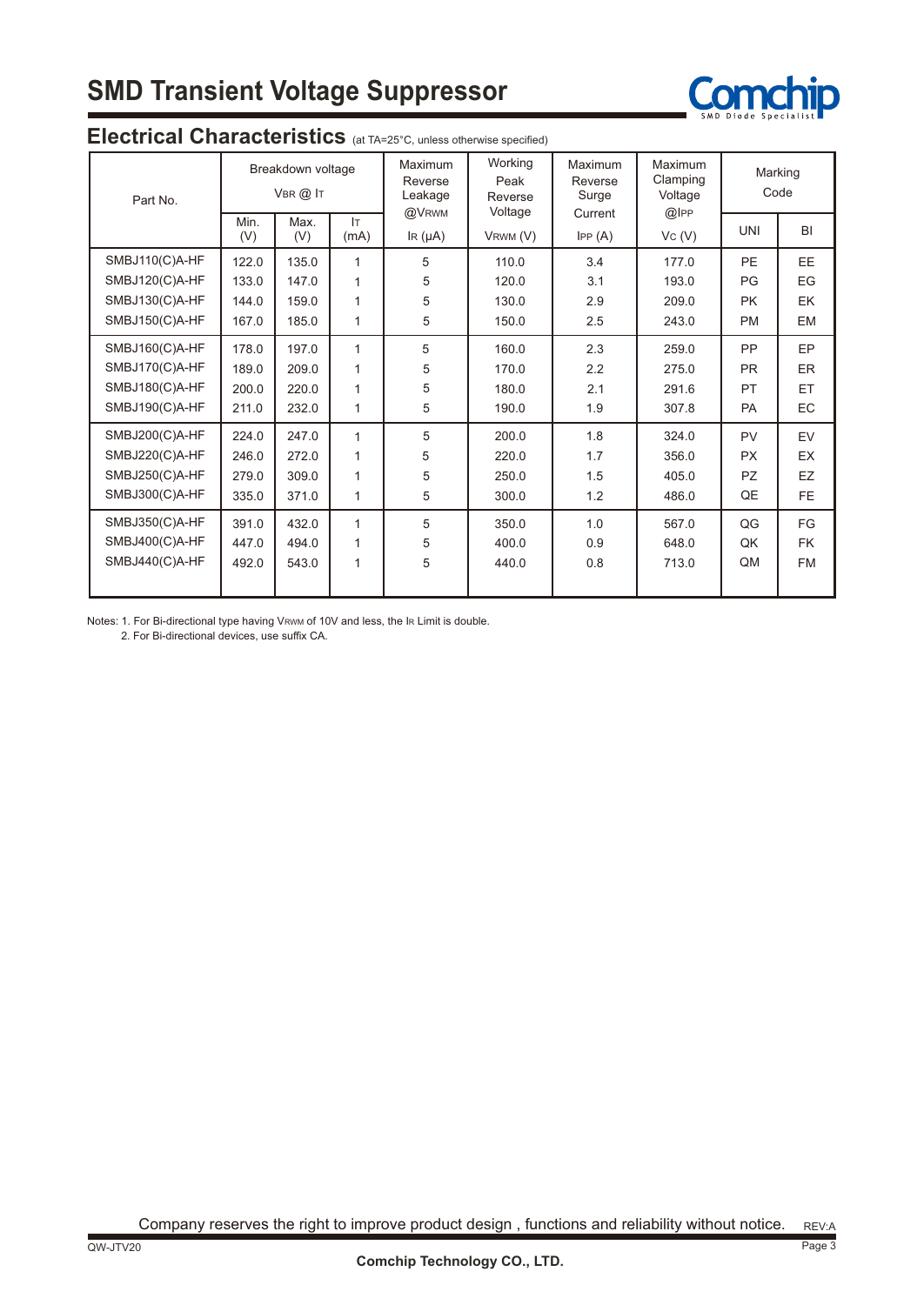

#### Rating and Characteristic Curves (SMBJ5.0(C)A-HF Thru. SMBJ440(C)A-HF)













Fig.4 - Peak Pulse Power Rating Curve

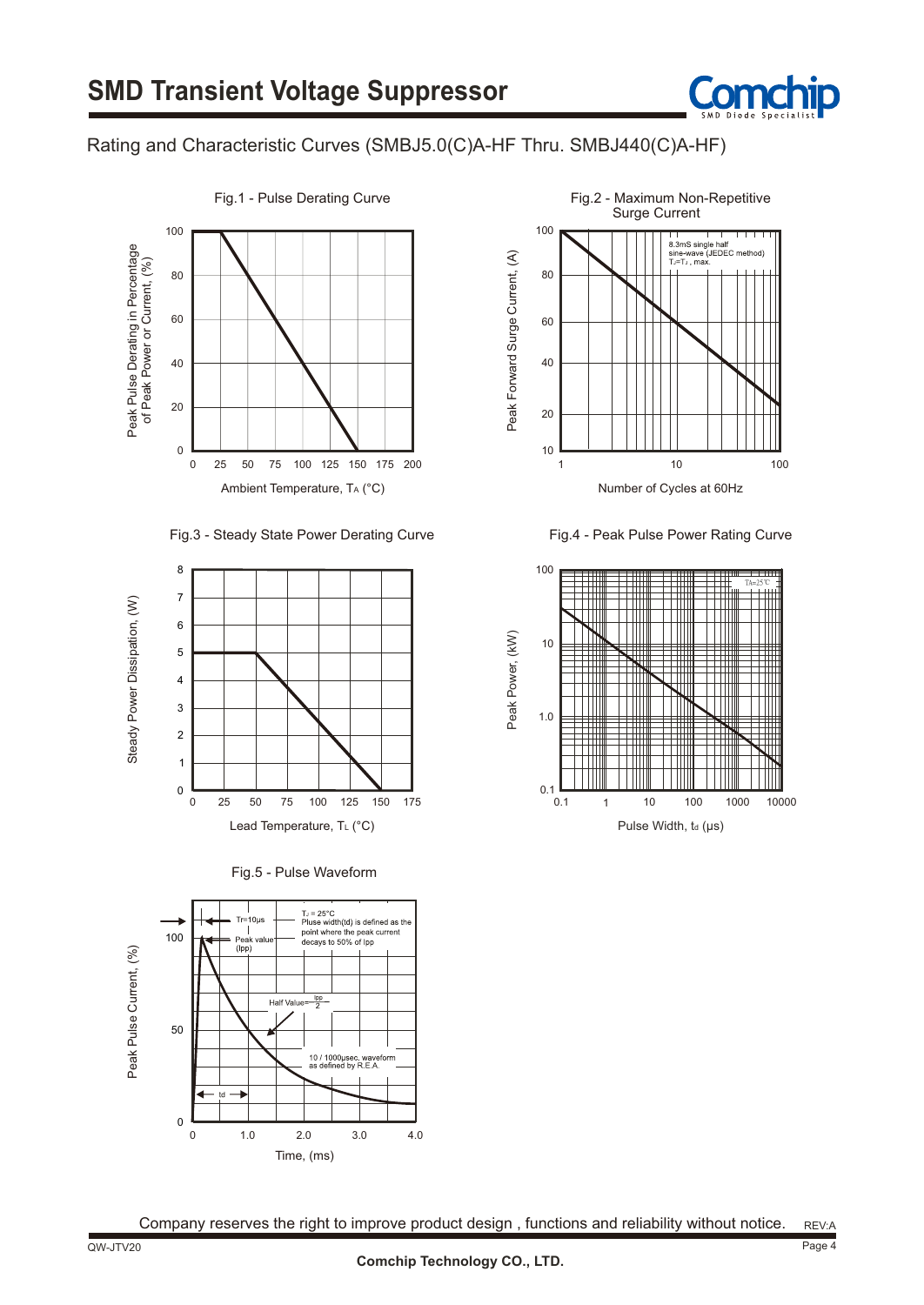

## **Reel Taping Specification**





| <b>DO-214AA</b>          | <b>SYMBOL</b> | A                 | В                 | C                 | d                 | D                 | D <sub>1</sub>    | D <sub>2</sub>    |
|--------------------------|---------------|-------------------|-------------------|-------------------|-------------------|-------------------|-------------------|-------------------|
| (SMB)                    | (mm)          | $3.67 \pm 0.10$   | $5.69 \pm 0.10$   | $4.50$ (max)      | $1.55 \pm 0.10$   | 330.00            | 50.00 (min)       | $13.00 \pm 0.20$  |
|                          | (inch)        | $0.144 \pm 0.004$ | $0.224 \pm 0.004$ | $0.177$ (max)     | $0.061 \pm 0.004$ | 13,000            | $1.969$ (min)     | $0.512 \pm 0.008$ |
|                          |               |                   |                   |                   |                   |                   |                   |                   |
|                          | <b>SYMBOL</b> | E                 | F                 | P                 | P <sub>0</sub>    | P <sub>1</sub>    | W                 | W <sub>1</sub>    |
| <b>DO-214AA</b><br>(SMB) | (mm)          | $1.75 \pm 0.10$   | $5.50 \pm 0.05$   | $8.00 \pm 0.10$   | $4.00 \pm 0.10$   | $2.00 \pm 0.05$   | $12.00 \pm 0.30$  | 18.40 (max)       |
|                          | (inch)        | $0.069 \pm 0.004$ | $0.217 \pm 0.002$ | $0.315 \pm 0.004$ | $0.157 \pm 0.004$ | $0.079 \pm 0.002$ | $0.472 \pm 0.012$ | $0.724$ (max)     |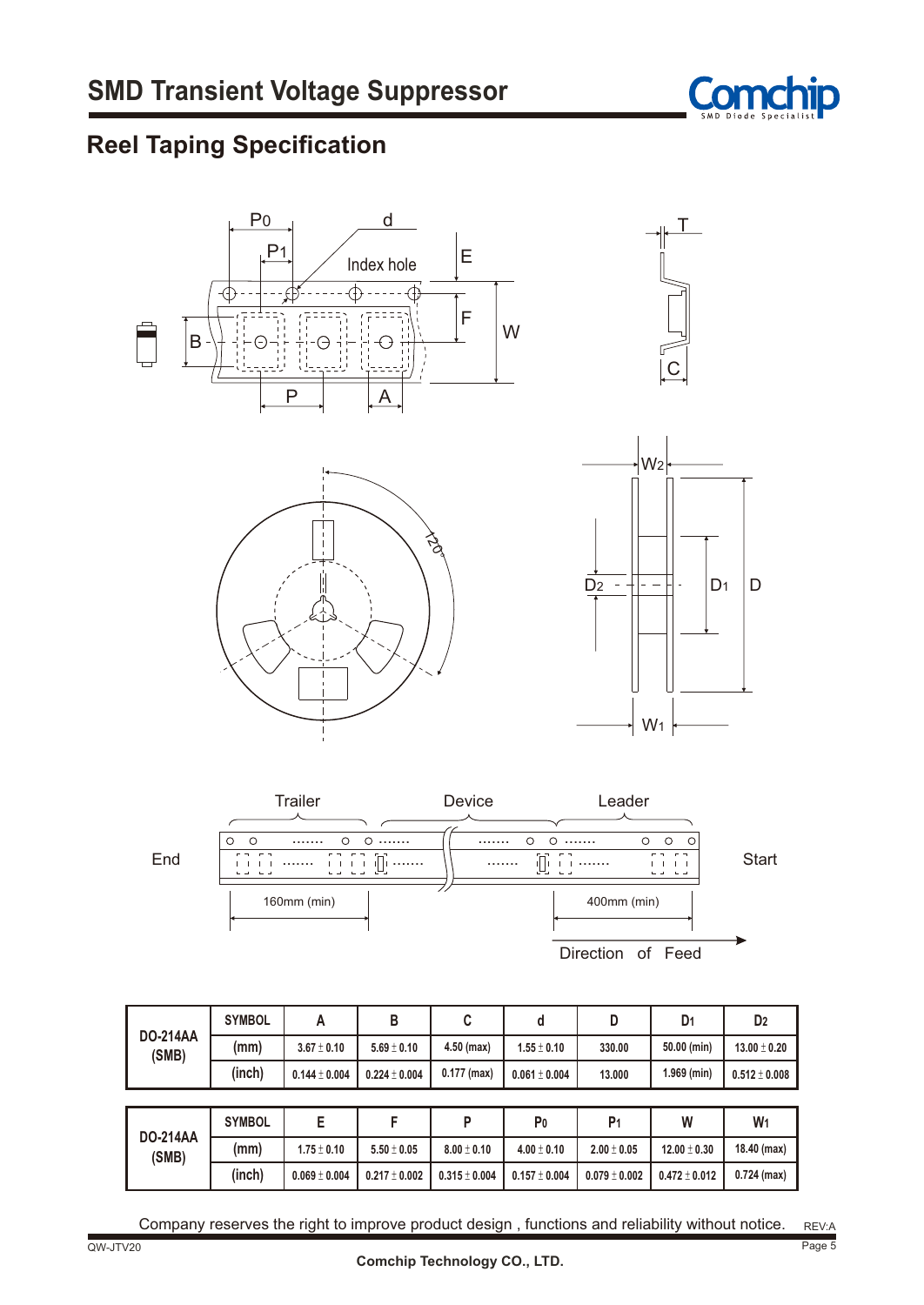

## **Suggested PAD Layout**

| <b>SIZE</b> | DO-214AA(SMB) |             |  |  |  |
|-------------|---------------|-------------|--|--|--|
|             | (mm)          | (inch)      |  |  |  |
| A           | $2.74$ max    | $0.108$ max |  |  |  |
| в           | $2.16$ min    | 0.085min    |  |  |  |
| C           | $2.26$ min    | 0.089min    |  |  |  |



## **Standard Packaging**

|                          | <b>REEL PACK</b>     |                            |  |  |  |
|--------------------------|----------------------|----------------------------|--|--|--|
| <b>Case Type</b>         | <b>REEL</b><br>(pcs) | <b>Reel Size</b><br>(inch) |  |  |  |
| <b>DO-214AA</b><br>(SMB) | 3,000                | 13                         |  |  |  |